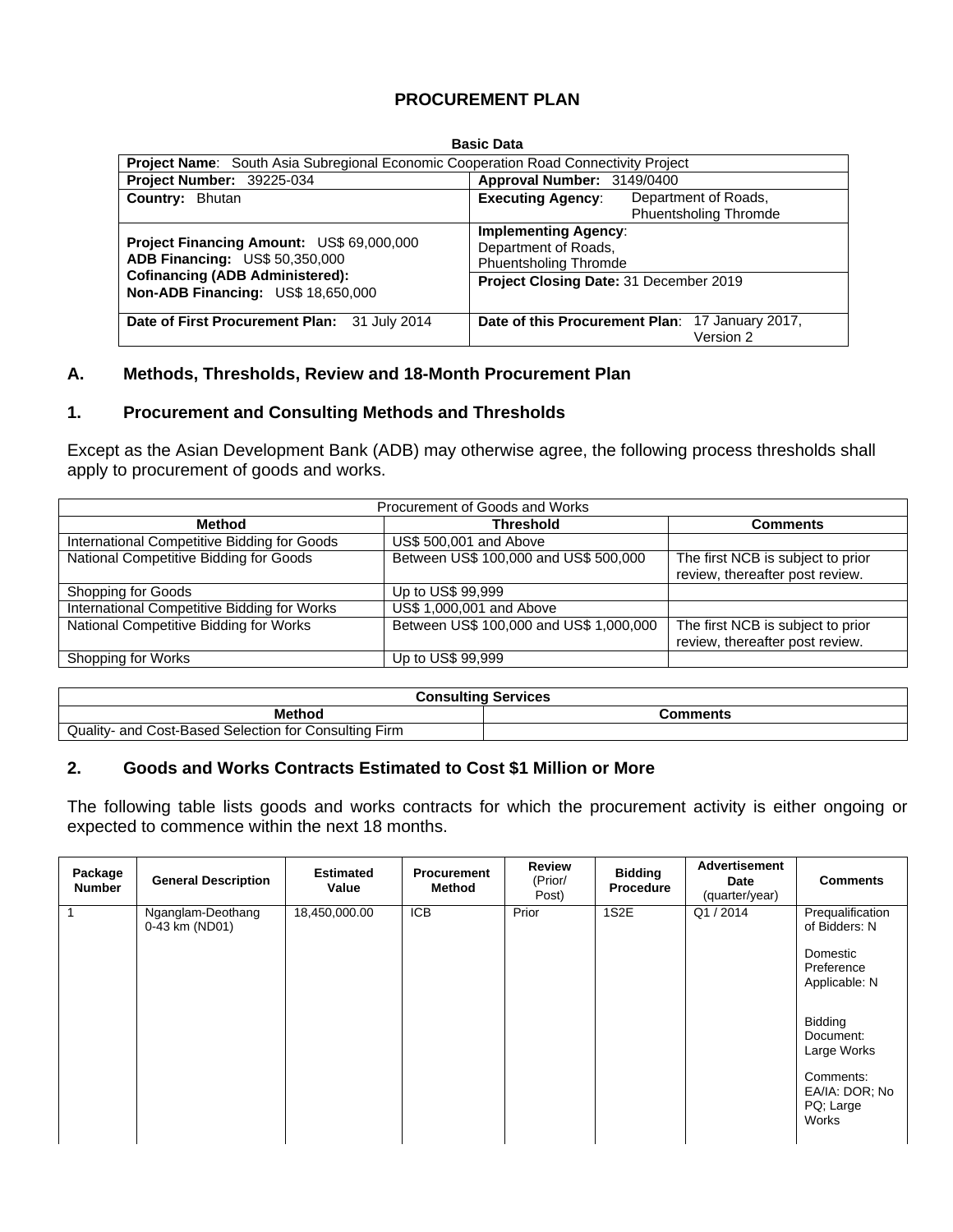| $\overline{2}$ | Nganglam-Deothang<br>43-68 km (ND02)                     | 13,150,000.00 | <b>ICB</b> | Prior | 1S2E | Q1/2014   | Prequalification<br>of Bidders: N<br>Domestic<br>Preference<br>Applicable: N<br>Bidding<br>Document:<br>Large Works<br>Comments:<br>EA/IA: DOR; No<br>PQ; Large<br>Works        |
|----------------|----------------------------------------------------------|---------------|------------|-------|------|-----------|---------------------------------------------------------------------------------------------------------------------------------------------------------------------------------|
| $\overline{4}$ | Phuentsholing mini-dry<br>port                           | 2,400,000.00  | <b>ICB</b> | Prior | 1S2E | Q2 / 2016 | Prequalification<br>of Bidders: N<br>Domestic<br>Preference<br>Applicable: N<br>Bidding<br>Document:<br>Large Works<br>Comments:<br>EA/IA: PT; No<br>PQ; Design<br><b>Build</b> |
| 5a             | Northern Bypass Road<br>(Package I) in<br>Phuentsholing  | 3,200,000.00  | ICB        | Prior | 1S2E | Q1 / 2017 | Prequalification<br>of Bidders: N<br>Domestic<br>Preference<br>Applicable: N<br>Bidding<br>Document:<br>Large Works<br>Comments:<br>EA/IA: PT                                   |
| 5b             | Northern Bypass Road<br>(Package II) in<br>Phuentsholing | 3,911,000.00  | <b>ICB</b> | Prior | 1S2E | Q1/2017   | Prequalification<br>of Bidders: N<br>Domestic<br>Preference<br>Applicable: N<br>Bidding<br>Document:<br>Large Works<br>Comments:<br>EA/IA: PT                                   |

# **3. Consulting Services Contracts Estimated to Cost \$100,000 or More**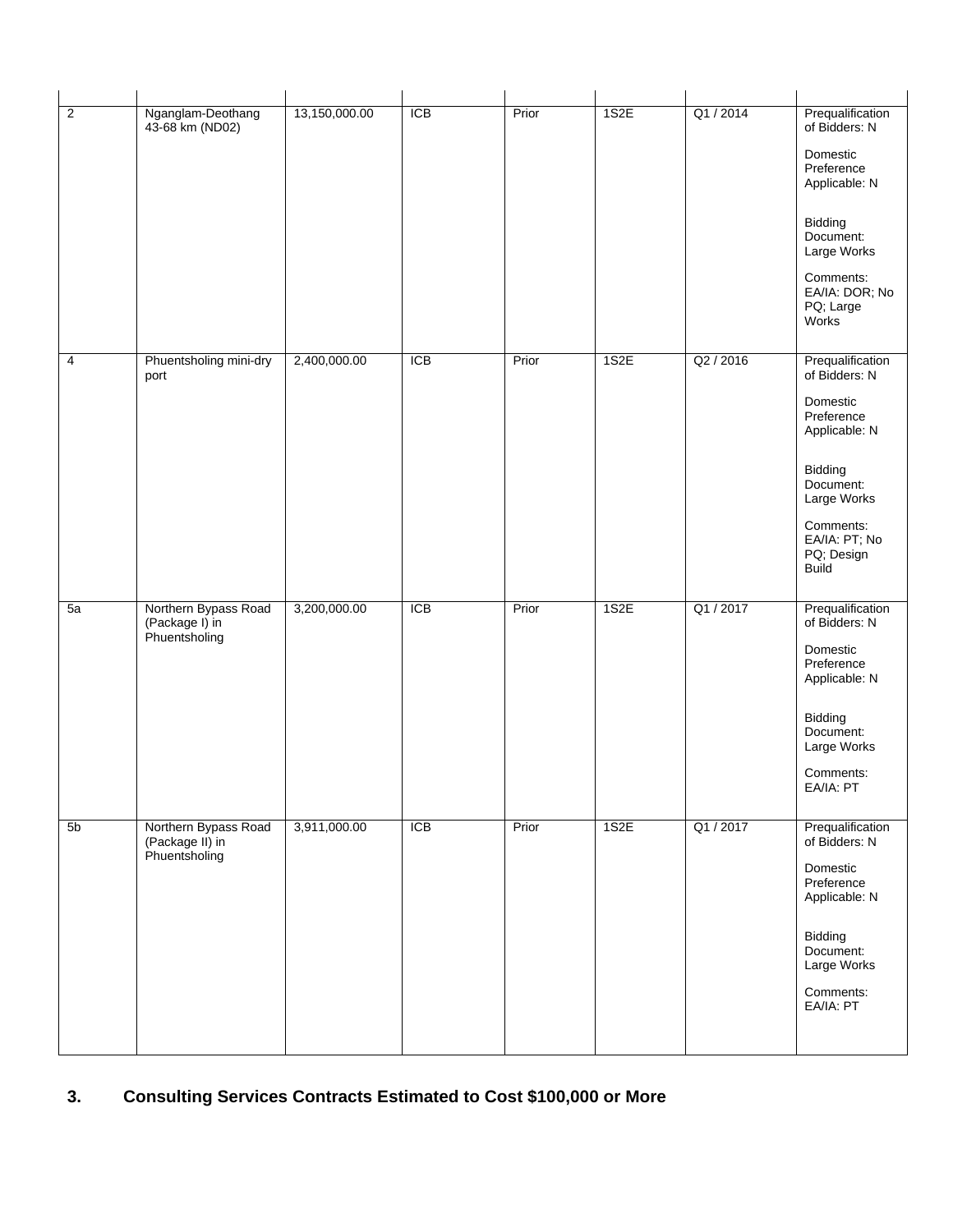The following table lists consulting services contracts for which the recruitment activity is either ongoing or expected to commence within the next 18 months.

| Package<br><b>Number</b> | <b>General Description</b> | <b>Estimated</b><br>Value | Recruitment<br><b>Method</b> | <b>Review</b><br>(Prior/<br>Posť | <b>Advertisement</b><br><b>Date</b><br>(quarter/year) | Type of<br>Proposal | Comments |
|--------------------------|----------------------------|---------------------------|------------------------------|----------------------------------|-------------------------------------------------------|---------------------|----------|
| None                     |                            |                           |                              |                                  |                                                       |                     |          |

#### **4. Goods and Works Contracts Estimated to Cost Less than \$1 Million and Consulting Services Contracts Less than \$100,000 (Smaller Value Contracts)**

The following table lists smaller-value goods, works and consulting services contracts for which the activity is either ongoing or expected to commence within the next 18 months.

| Goods and Works          |                               |                           |                               |                              |                                   |                             |                                             |                 |  |  |
|--------------------------|-------------------------------|---------------------------|-------------------------------|------------------------------|-----------------------------------|-----------------------------|---------------------------------------------|-----------------|--|--|
| Package<br><b>Number</b> | General<br><b>Description</b> | <b>Estimated</b><br>Value | Number of<br><b>Contracts</b> | <b>Procurement</b><br>Method | <b>Review</b><br>(Prior/<br>(Post | <b>Biddina</b><br>Procedure | <b>Advertisement</b><br>Date (quarter/year) | <b>Comments</b> |  |  |
| None                     |                               |                           |                               |                              |                                   |                             |                                             |                 |  |  |

|                          | <b>Consulting Services</b>    |                           |                        |                              |                            |                                         |                            |          |  |  |  |
|--------------------------|-------------------------------|---------------------------|------------------------|------------------------------|----------------------------|-----------------------------------------|----------------------------|----------|--|--|--|
| Package<br><b>Number</b> | General<br><b>Description</b> | <b>Estimated</b><br>Value | Number of<br>Contracts | Recruitment<br><b>Method</b> | Review<br>(Prior/<br>Post) | Advertisement<br>Date<br>(quarter/vear) | Type of<br><b>Proposal</b> | Comments |  |  |  |
| None                     |                               |                           |                        |                              |                            |                                         |                            |          |  |  |  |

# **B. Indicative List of Packages Required Under the Project**

The following table provides an indicative list of goods, works and consulting services contracts over the life of the project, other than those mentioned in previous sections (i.e., those expected beyond the current period).

| <b>Goods and Works</b>   |                                |                                           |                                                   |                                     |                               |                                    |                                                                                                                                                     |
|--------------------------|--------------------------------|-------------------------------------------|---------------------------------------------------|-------------------------------------|-------------------------------|------------------------------------|-----------------------------------------------------------------------------------------------------------------------------------------------------|
| Package<br><b>Number</b> | <b>General Description</b>     | <b>Estimated</b><br>Value<br>(cumulative) | <b>Estimated</b><br>Number of<br><b>Contracts</b> | <b>Procurement</b><br><b>Method</b> | <b>Review</b><br>(Prior/Post) | <b>Bidding</b><br><b>Procedure</b> | <b>Comments</b>                                                                                                                                     |
| 6                        | Alay Land Custom<br>Station    | 350,000.00                                | 1                                                 | <b>NCB</b>                          | Prior                         | 1S2E                               | Prequalification of<br>Bidders: N<br>Domestic<br>Preference<br>Applicable: N<br><b>Bidding Document:</b><br>Small Works<br>Comments: EA/IA:<br>PT   |
| $\overline{7}$           | Eco-friendly<br>transportation | 450,000.00                                | $\mathbf{1}$                                      | <b>ICB</b>                          | Prior                         | 1S2E                               | Prequalification of<br>Bidders: N<br>Domestic<br>Preference<br>Applicable: N<br><b>Bidding Document:</b><br>Goods<br>Comments: EA/IA:<br><b>DOR</b> |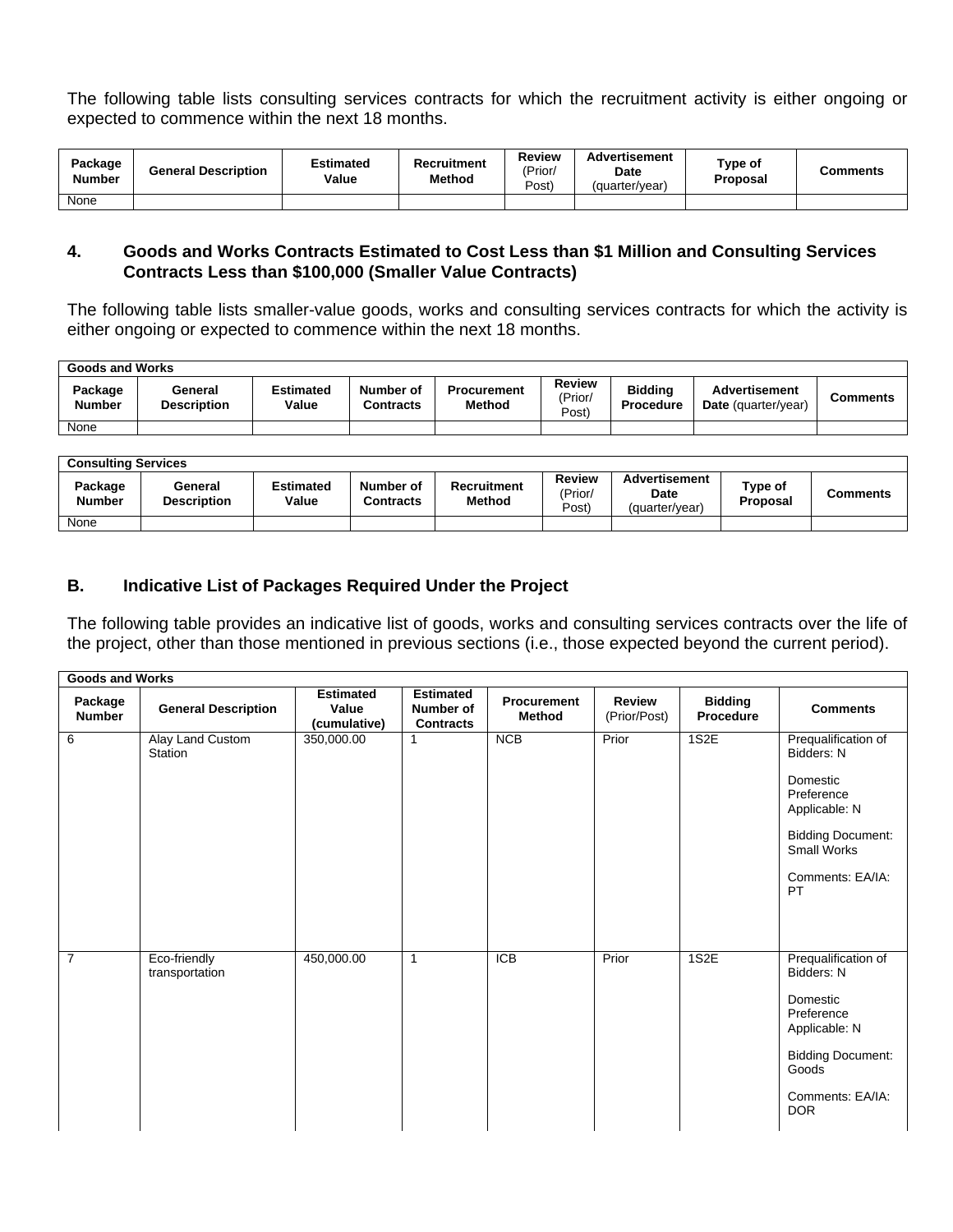| <b>Consulting Services</b> |  |  |  |  |  |  |  |  |  |
|----------------------------|--|--|--|--|--|--|--|--|--|
|                            |  |  |  |  |  |  |  |  |  |

| Package<br><b>Number</b> | <b>General Description</b> | Estimated<br>Value<br>(cumulative) | <b>Estimated</b><br>Number of<br>Contracts | Recruitment<br><b>Method</b> | Review<br>(Prior/Post) | Type of<br>Proposal | Comments |
|--------------------------|----------------------------|------------------------------------|--------------------------------------------|------------------------------|------------------------|---------------------|----------|
| None                     |                            |                                    |                                            |                              |                        |                     |          |

# **C. List of Awarded and On-going, and Completed Contracts**

The following tables list the awarded and on-going contracts, and completed contracts.

## 1. Awarded and Ongoing Contracts

| Goods and Works          |                               |                           |                                     |                              |                                                       |                                                        |                 |  |  |  |
|--------------------------|-------------------------------|---------------------------|-------------------------------------|------------------------------|-------------------------------------------------------|--------------------------------------------------------|-----------------|--|--|--|
| Package<br><b>Number</b> | General<br><b>Description</b> | <b>Estimated</b><br>Value | Awarded<br><b>Contract</b><br>Value | <b>Procurement</b><br>Method | <b>Advertisement</b><br><b>Date</b><br>(quarter/year) | Date of ADB<br>Approval of<br><b>Contract</b><br>Award | <b>Comments</b> |  |  |  |
|                          | Pasakha access<br>road (PA01) | 5,900,000.00              | 3,560,051.29                        | <b>ICB</b>                   | Q1/2014                                               | 08-MAY-15                                              |                 |  |  |  |

| <b>Consulting Services</b> |                                                                            |                           |                              |                              |                                                |                                                 |                 |
|----------------------------|----------------------------------------------------------------------------|---------------------------|------------------------------|------------------------------|------------------------------------------------|-------------------------------------------------|-----------------|
| Package<br><b>Number</b>   | General<br><b>Description</b>                                              | <b>Estimated</b><br>Value | Awarded<br>Contract<br>Value | <b>Recruitment</b><br>Method | <b>Advertisement</b><br>Date<br>(quarter/year) | Date of ADB<br>Approval of<br>Contract<br>Award | <b>Comments</b> |
| C <sub>2</sub>             | Design,<br>procurement<br>assistance and<br>supervision<br>consultant (PT) | 2,200,000.00              | 2,104,384.16                 | QCBS                         | Q1/2014                                        | 28-MAY-15                                       |                 |
| C <sub>1</sub>             | Supervision and<br>capacity<br>development<br>consultant<br>(DOR)          | 4,150,000.00              | 3,870,955.16                 | <b>QCBS</b>                  | Q1/2014                                        | 29-MAY-15                                       |                 |

# **D. National Competitive Bidding**

#### **1. General**

The procedures to be followed for national competitive bidding shall be the open tendering/bidding method set forth in the **[Procurement](http://www.mof.gov.bt/downloads/procurementmanual1.pdf) Rules and Regulations 2009** issued by the Ministry of Finance of the Royal Government of Bhutan with the clarifications and modifications described in the following paragraphs.

# **2. Domestic Preference**

No preference of any kind shall be given to domestic bidders or for works of domestically manufactured goods. Clause 1.1.2.2 of the [Procurement](http://www.mof.gov.bt/downloads/procurementmanual1.pdf) Rules and Regulations 2009 shall not apply.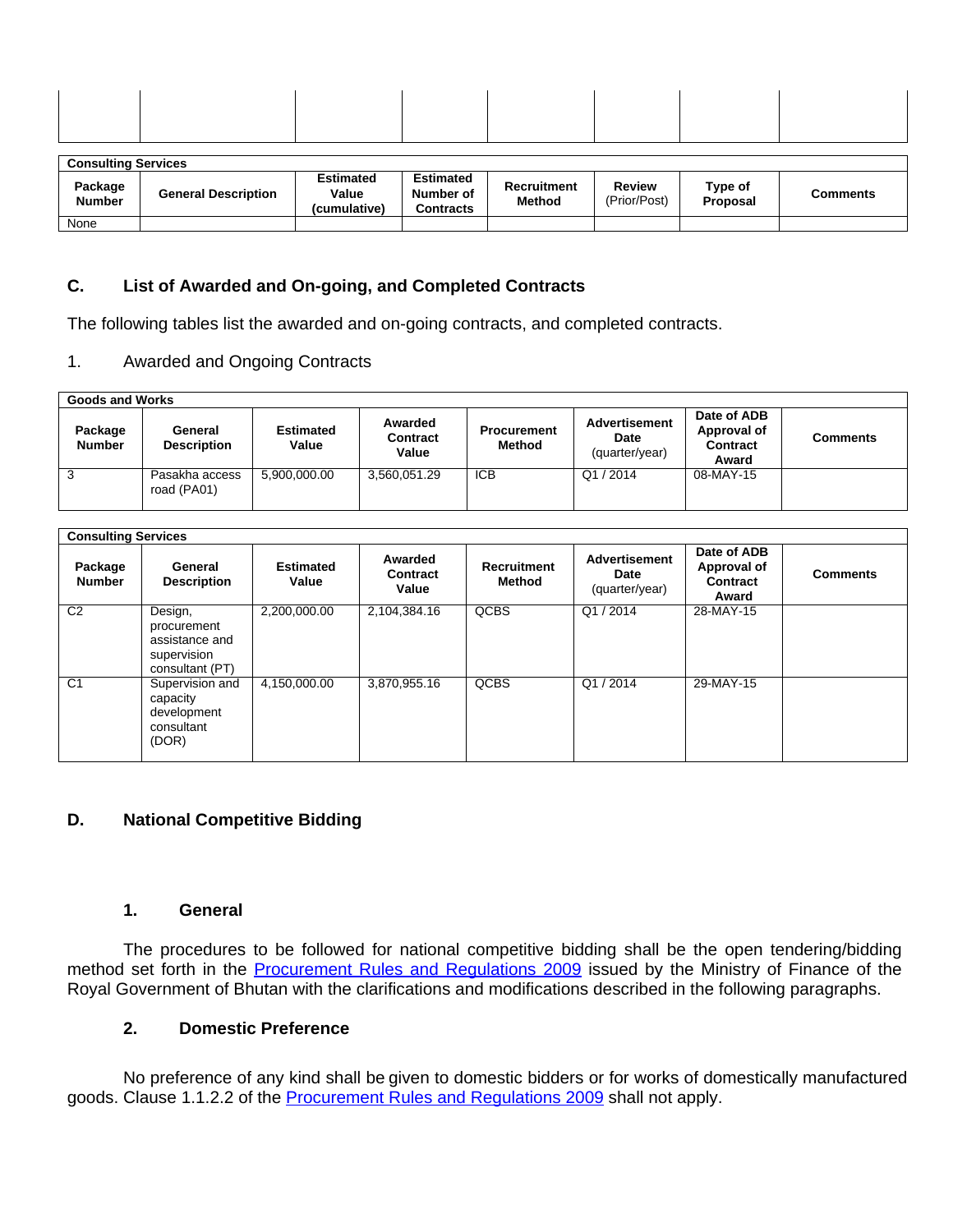# **3. Registration**

Foreign suppliers and contractors from ADB member countries shall be allowed to apply for pre-qualification and to bid, without national registration, licensing and other government authorizations, leaving compliance with these requirements until after notice of award and before signing of contract.

Where registration is required prior to award of contract, bidders: (i) shall be allowed a reasonable time to complete the registration process; and (ii) shall not be denied registration for reasons unrelated to their capability and resources to successfully perform the contract, which shall be verified through post-qualification.

## **4. Exclusion of Bidders / National Sanctions List**

Exclusion of bidders for reasons cited in paragraph 2.1.4.1 of the BPM, including inclusion on national sanctions lists may be applied only with prior approval of ADB. Rejection of bids on account of "past poor performance" of bidders shall also be subject to ADB's prior approval.

## **5. Qualifications**

Post qualification shall be used unless prequalification is explicitly provided for in the loan agreement/procurement plan.

If prequalification is undertaken, the prequalification criteria shall be based on ADB's User's Guide to Prequalification of Bidders.

From the date of advertisement, a minimum period of 28 days shall be allowed for the preparation and submission of prequalification applications.

## **6. Eligibility of Bidders**

The eligibility of bidders shall be as defined under Eligibility provisions of ADB's Procurement Guidelines ("Guidelines") (March 2013, as amended from time to time), accordingly, no bidder or potential bidder should be declared ineligible for reasons other than those stated the Guidelines.

## **7. Procurement Thresholds and Procurement Methods**

In cases of conflict between the thresholds as prescribed in Clause 4.1 of the BPM and the Procurement Plan, the lower threshold shall prevail. The procurement methods specified on the Procurement Plan shall be followed.

#### **8. Procurement Process**

One envelope open bidding process shall be used unless two stage process is explicitly provided for in the loan agreement/procurement plan.

## **9. Advertising**

Bidding of contracts estimated at \$500,000 or more for goods and related services or \$1,000,000 or more for civil works shall be advertised on ADB's website via the posting of the Procurement Plan.

#### **10. Bidding Documents**

Procuring entities shall use standard bidding documents acceptable to ADB for the Procurement of